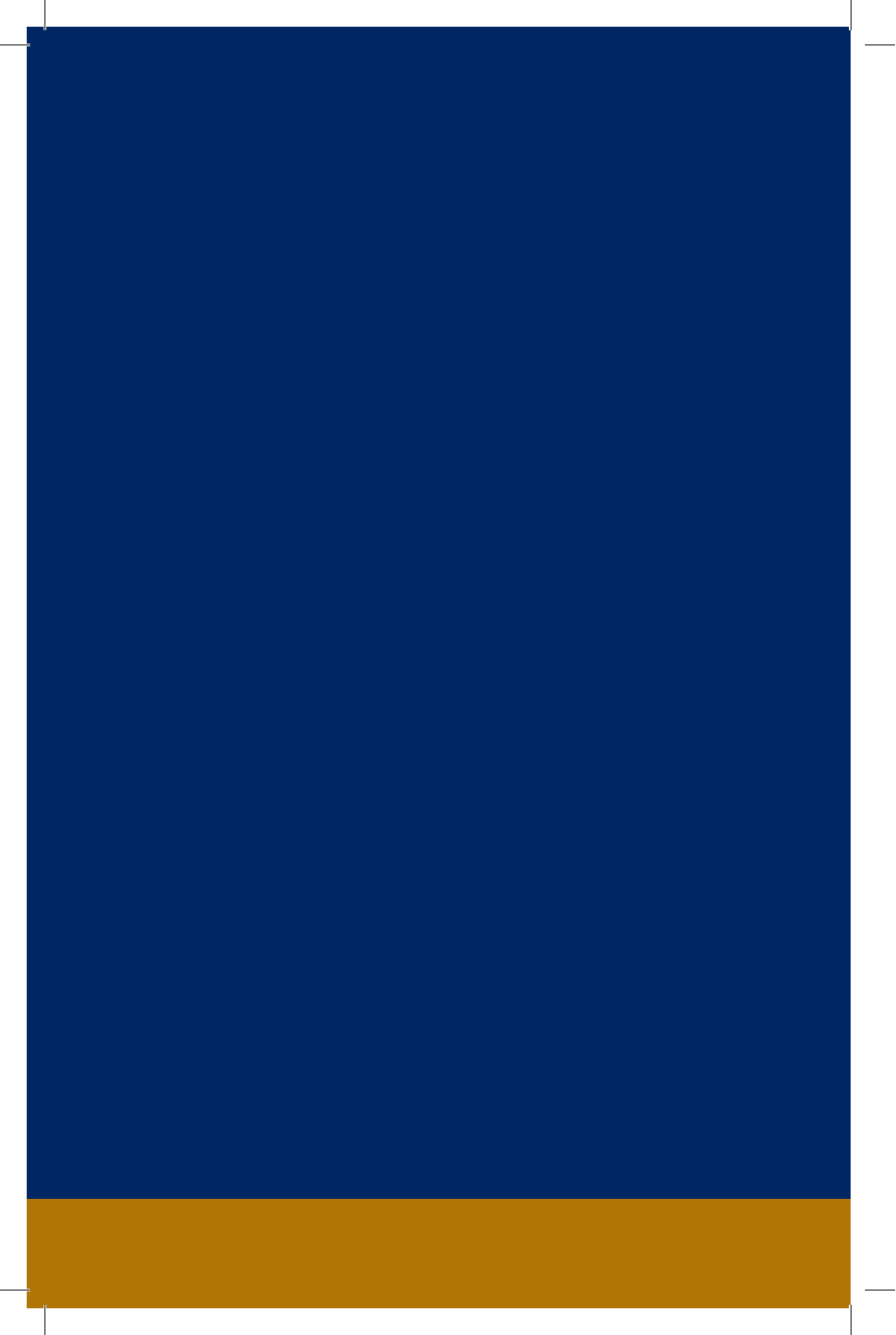# About Strengthening Families™

Strengthening Families is an effort to help families give their children what they need to thrive. It's about taking advantage of your unique strengths as a parent and ensuring you have the skills and supports you need to make sure your child — and your family as a whole — is safe, secure and happy.

Strengthening Families is built around five "protective factors." Protective factors help families succeed and thrive, even in the face of risk and challenges. This booklet offers a few suggestions about how you can build on your own family's strengths and offer support to other families when they need it.

We hope you will find this booklet helpful.

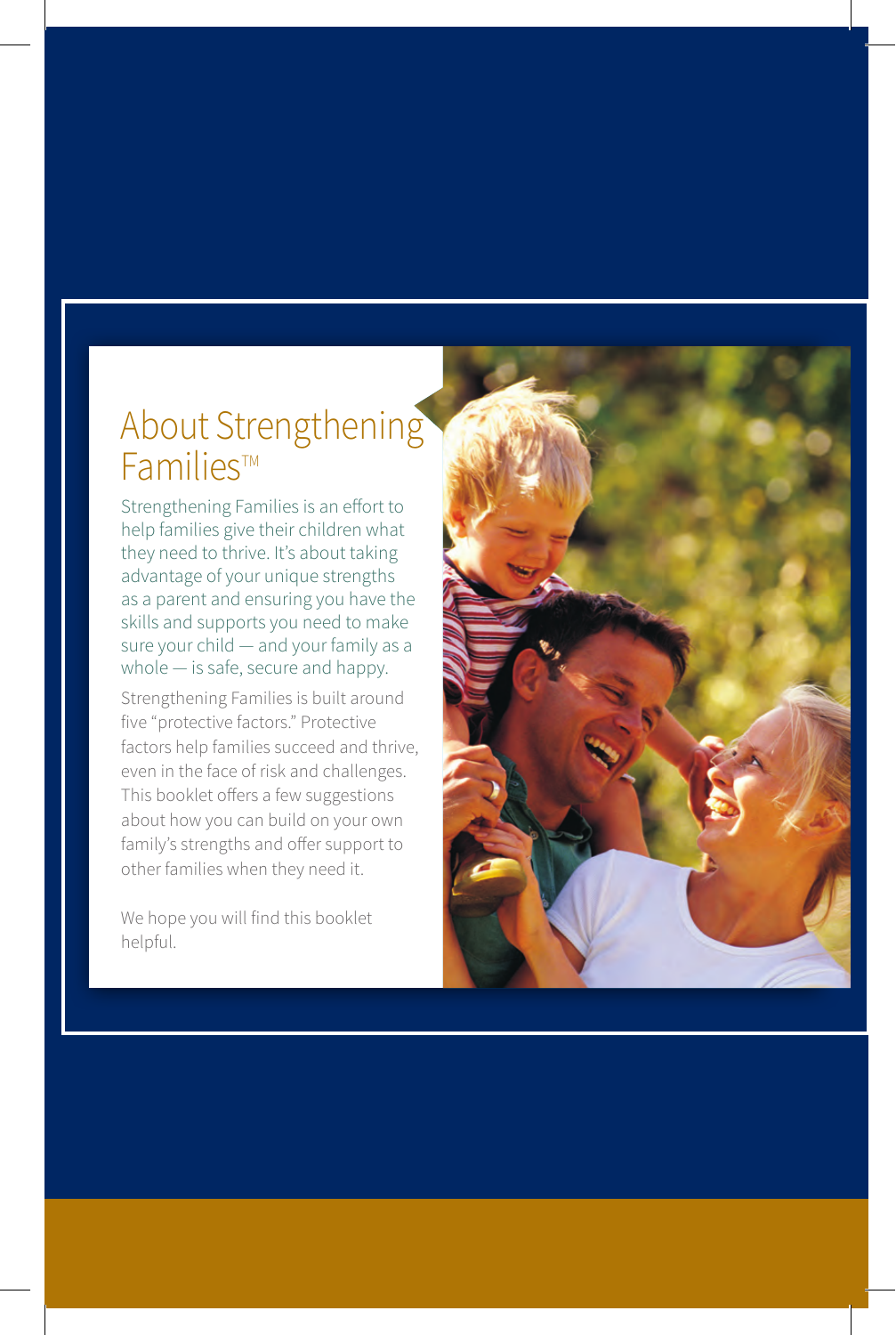### The Strengthening Families Protective Factors





(Get and give support) **Social Connections 2**

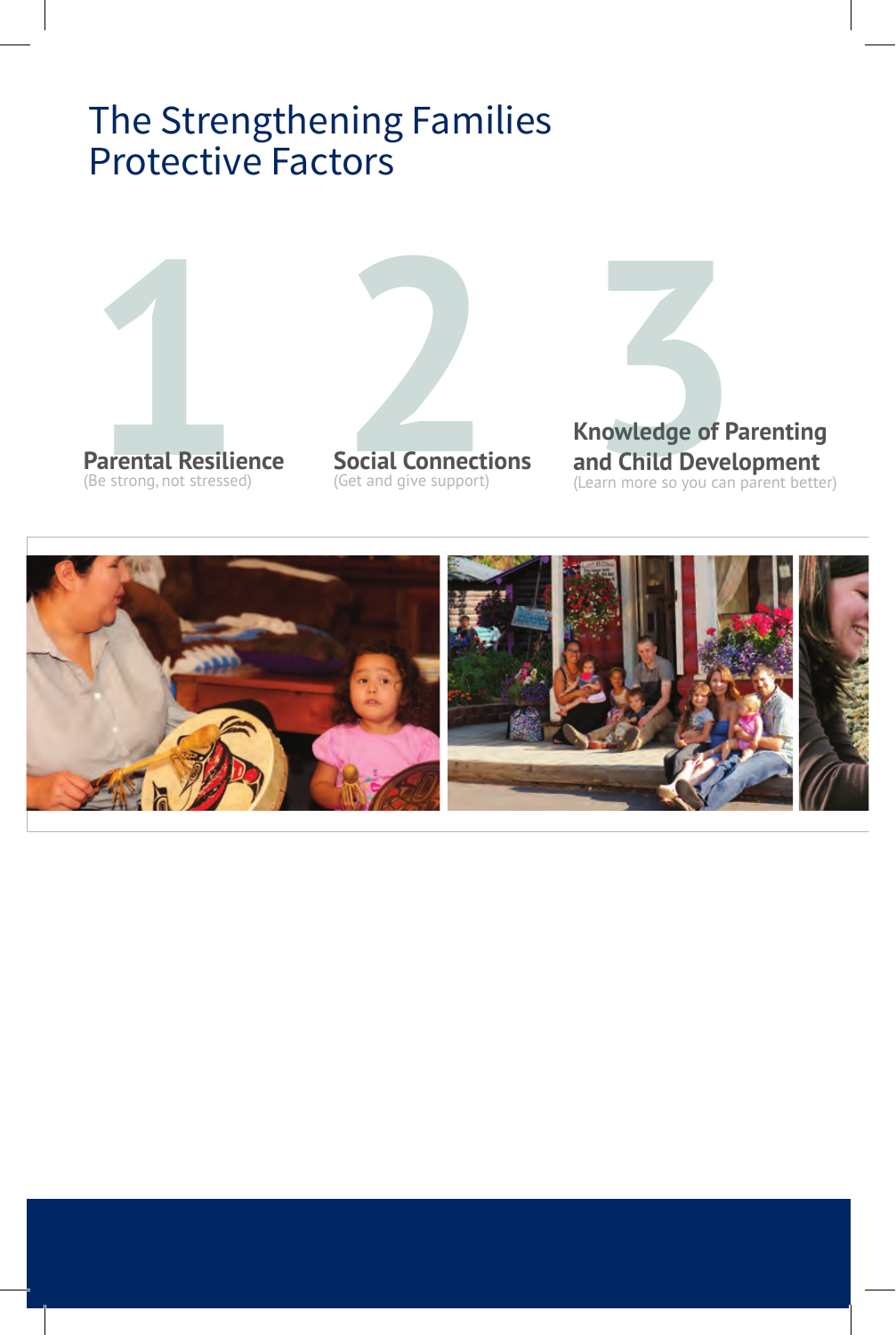

(Get help when you need it)

**The Social-Emotional Competence of Children** (Help your child manage feelings and relationships) **The Social-Emergence of**<br> **Social-Emergence of**<br> **Social And relationships** 



Think about your own family and other families you know. Some of these protective factors are probably strengths, and some you might need more assistance with at times. That's completely normal.

All families go through times when they need more support. Some of us get that from extended families, faith communities or neighbors. Others may rely more on formal programs. Either way, being intentional about taking care of yourself and getting the help and information you need can help keep you and your family strong.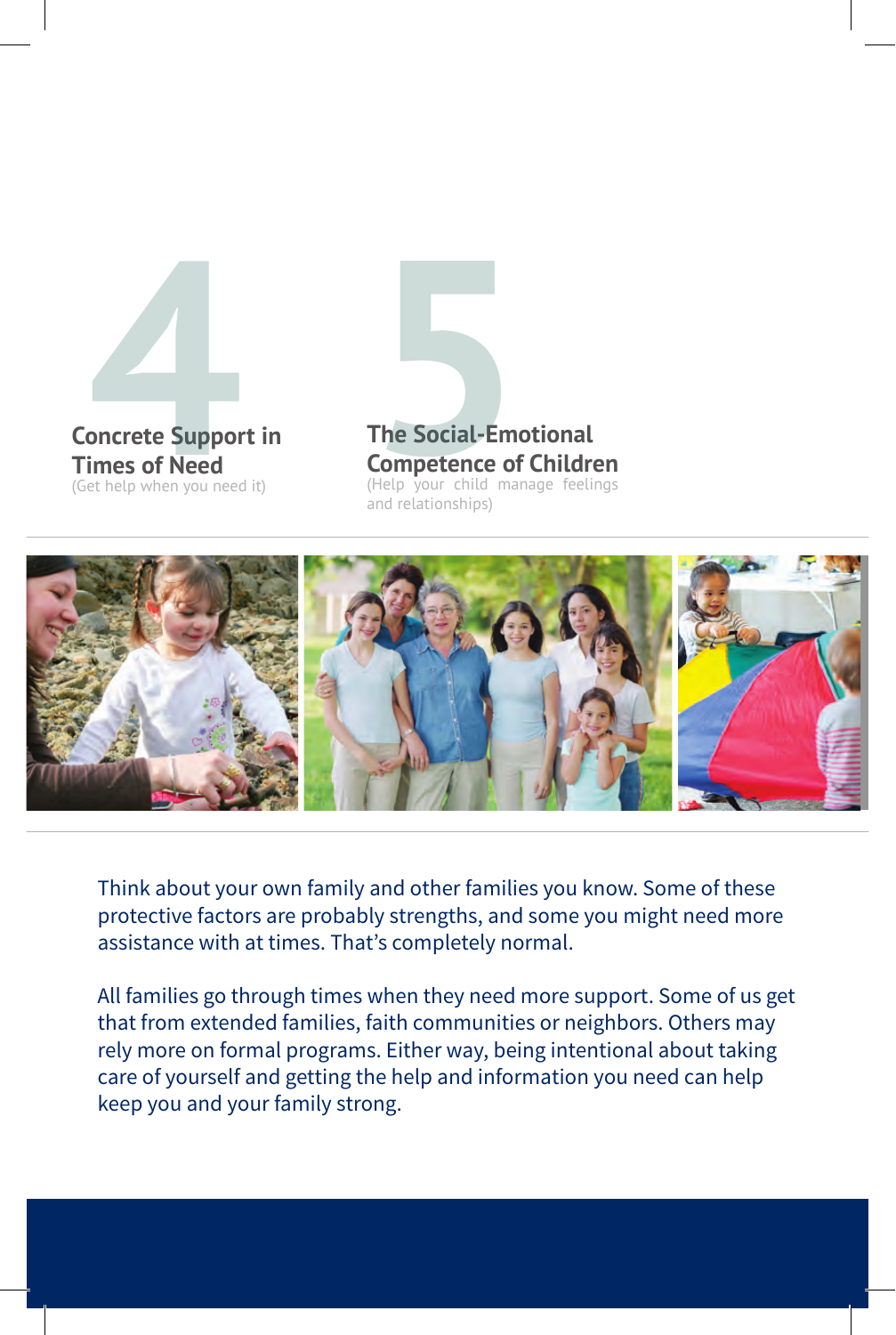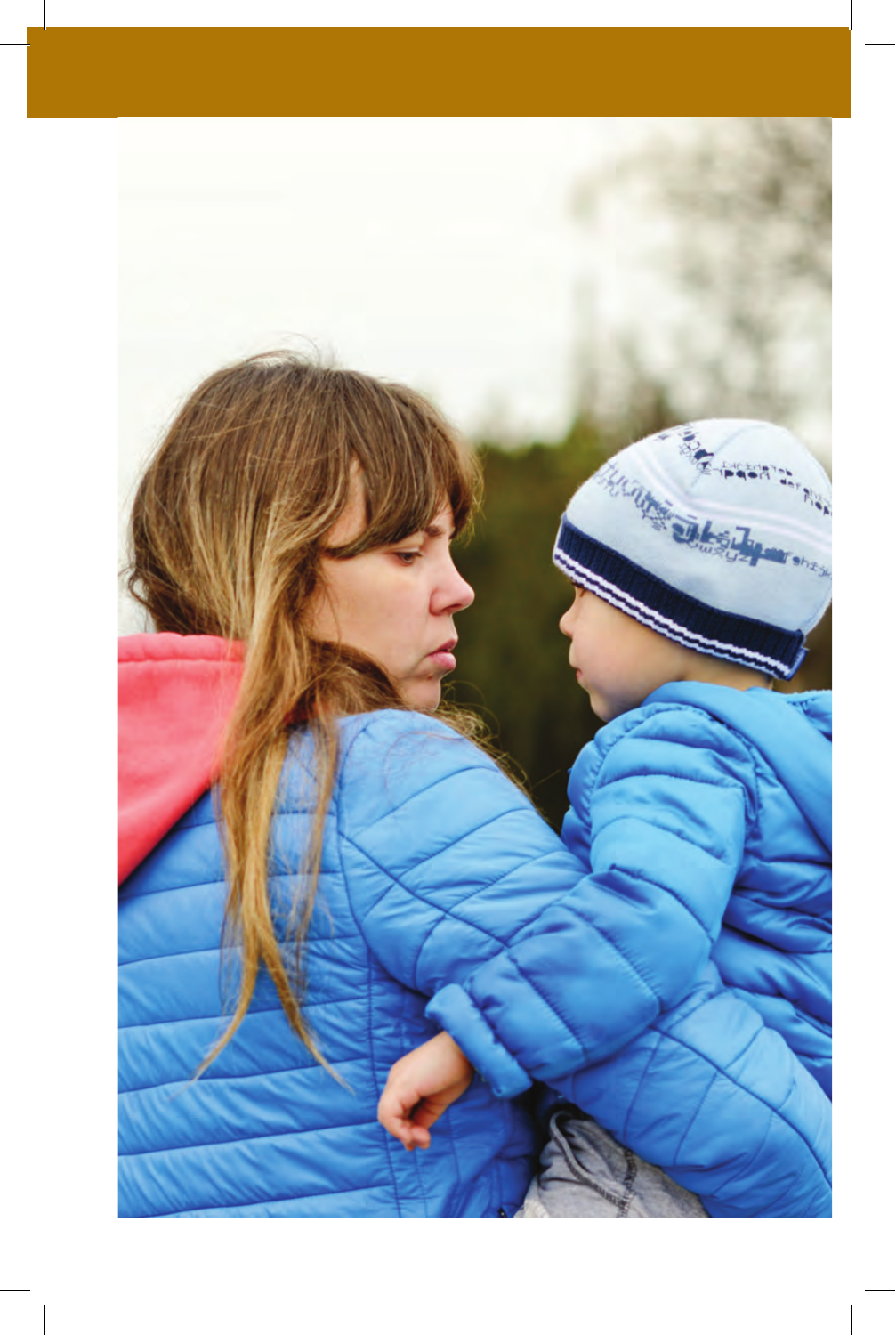# Parental Resilience Be Strong Even When You Are Stressed!

Resilience is the process of managing stress and functioning well even when things are difficult.



Being resilient as a parent means:

- ▶ Taking care of yourself and asking for help when you need it.
- ▶ Feeling good about yourself and hopeful about your future.
- ▶ Planning for the future and for what you will do in situations that you know are challenging for you.
- ▶ Not allowing stress to get in the way of providing loving care for your child.
- ▶ Taking time to really enjoy your child and what you like about parenting.



#### **Parental Resilience Tune-Up Tips**

**▶ Write down all the things you love to do with your child and think of ways you are going to make more time to do them.**

**▶ Identify your most challenging parenting moments and make a plan for what you will do when these moments come up.**

**▶ What helps you feel less stressed? Create a list of stress-buster activities to use on those difficult days.** 

**▶ Make time each day to do one thing that you are good at.**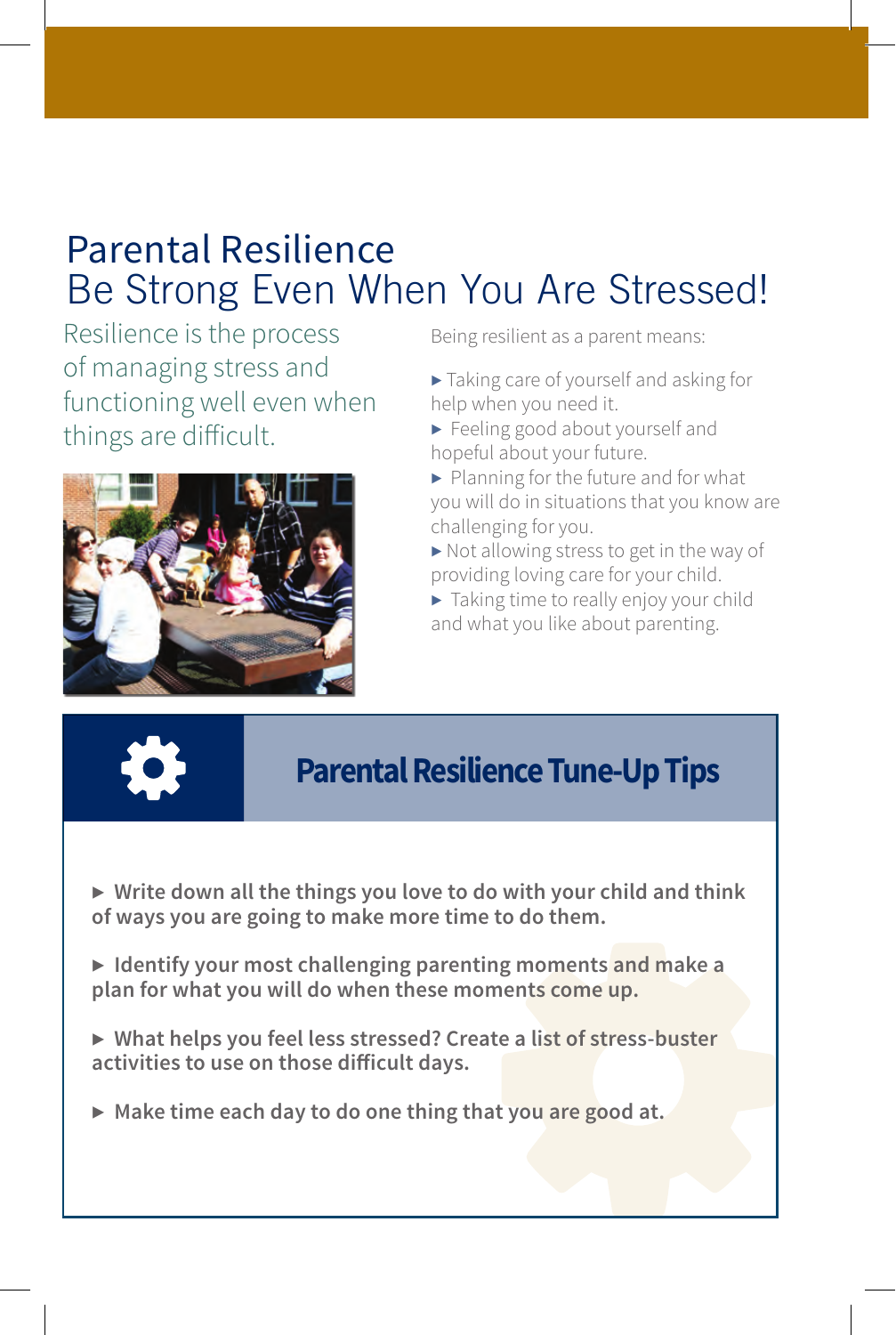# Social Connections Get and Give Support!

Sometimes being a parent can be very stressful. It's easier to handle parenting challenges when we have positive relationships with family, friends and neighbors. Having a network of caring people in our life helps us feel secure, confident and empowered — and this helps us become better parents.



Build a strong social support system by:

 $\blacktriangleright$  Focusing on the relationships where you feel respected and appreciated

▶ Being willing to accept help from others and looking for opportunities to help them back

▶ Building your skills and comfort in reaching out to others, communicating, resolving conflict and doing all the other things that help to keep a friendship strong

▶ Building your network so you have multiple friends and connections to turn to



#### **Social Connections Tune-Up Tips**

**▶ Take time to reconnect with old friends. Pick up the phone or send them a text, email or card.**

**▶ Join a community group (for example, a library book club, a volunteer organization or a religious group). It can be a great way to meet new people.**

**▶ Reach out to parents who have children the same age as your own child – maybe you could even plan a play date or a school carpool group.**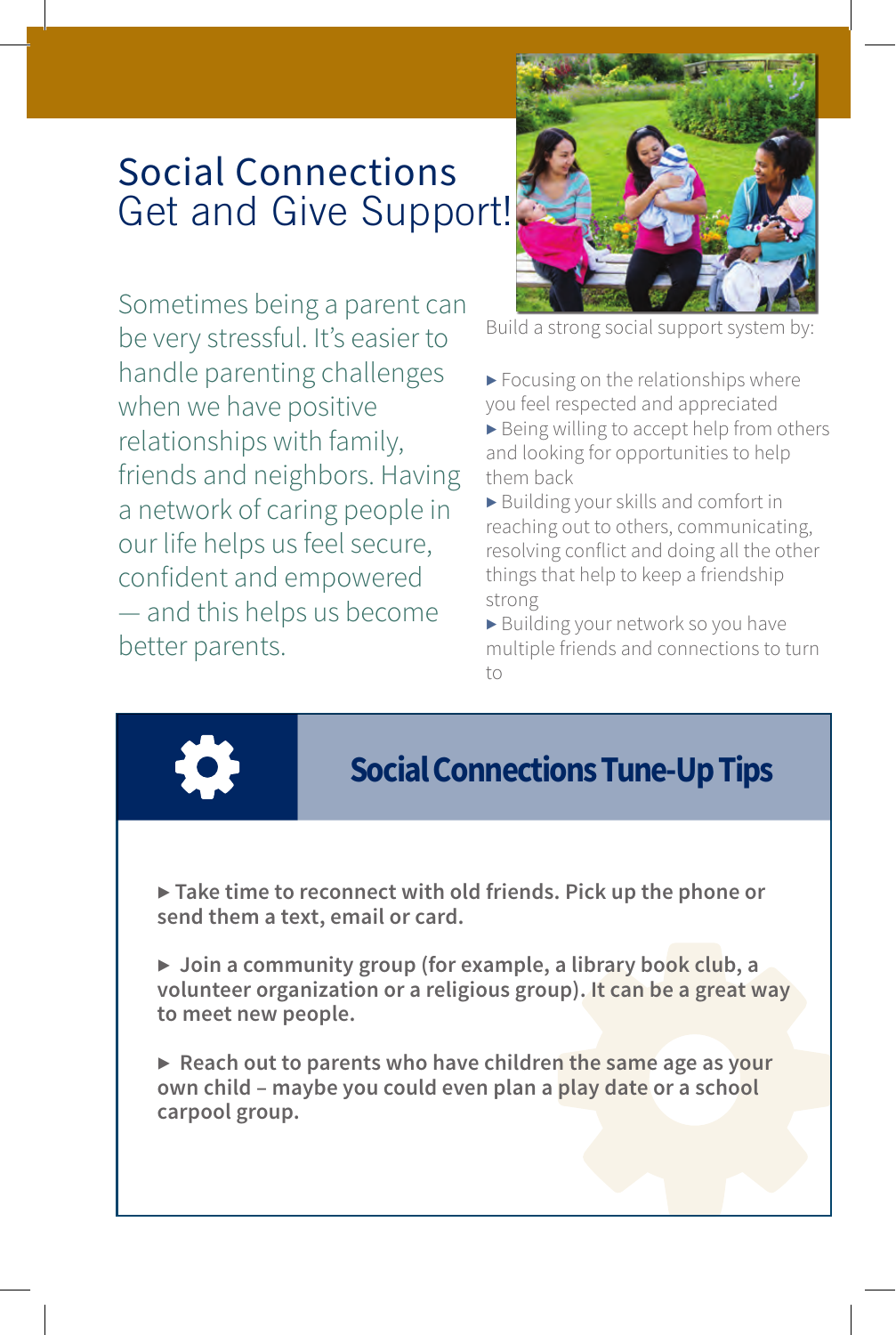#### Knowledge of Parenting and Child Development Learn More So You Can Parent Better!

There is no such thing as a perfect parent, but knowing what to expect does make the job a lot easier.



Knowledge of parenting and child development helps us:

- ▶ Know what to expect as your child grows and how you can best help her learn and thrive.
- ▶ Use new skills to help your child be happy and healthy.
- ▶ Recognize your child's unique needs
- ▶ Understand how to respond in a positive way when your child misbehaves.

By learning what our children need to do their best, we can give them the best start in life, enjoy parenting more and build strong, healthy families.



#### **Parenting & Child Development Tune-Up Tips**

**▶ What do you do well as a parent? Make a list of your parenting strengths.**

**▶ Write down at least one thing you want to learn about parenting each of your unique children. Next, brainstorm people who could help you learn those things.**

▶ Make plans to sit down with the people who could help the most. **Your child's doctor and child care provider are great people to talk to.**

**▶ An important part of being a great parent is staying involved with your child's school experiences. Make a point to have regular conversations with your child's teachers or child care providers.**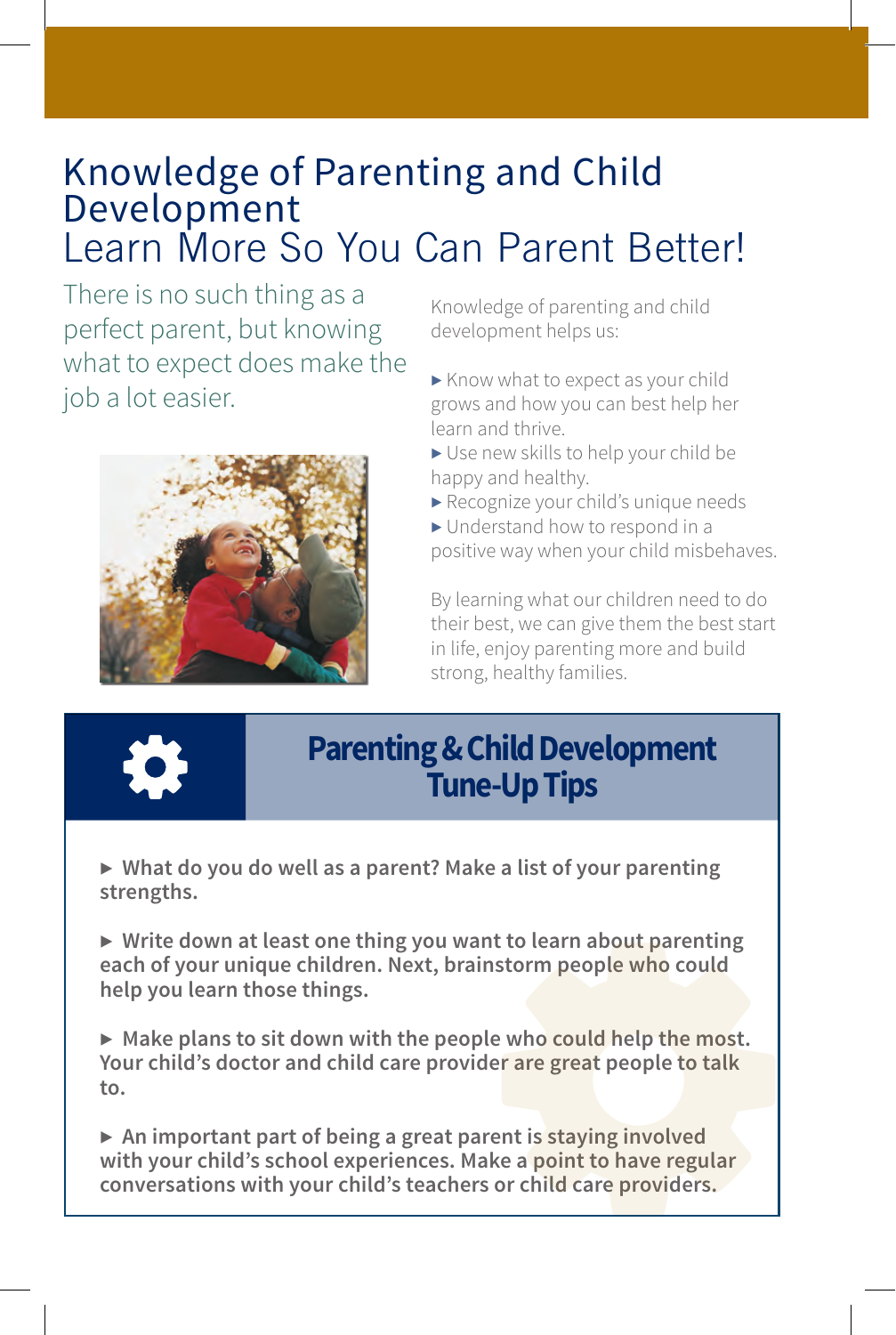#### Concrete Support in Times of Need Get Help When You Need It!

All families go through tough times. However, knowing where to get help in the community can make things a lot easier.

It is important that we as parents:

- $\blacktriangleright$  Know what help is available.
- $\triangleright$  Ask for help when we need it.
- ▶ Get what we need to keep our families healthy and safe.
- ▶ Help others when possible.



When our families' basic needs are met, we can spend less time worrying and more time helping our children learn and develop. Have you ever felt embarrassed to ask for help? Take some time to remember how you feel when someone else asks you for help. It can be hard to be the one asking, but everyone needs help sometimes. Not only is there nothing wrong with getting help when you need it, but getting the help you need for yourself and your child is part of being a good parent.



#### **Concrete Support Tune-Up Tips**

**▶ Practice being your and your child's advocate. What are some ways you can engage with your child's school (or another service you use) to be sure your child gets what he needs?** 

**▶ Learn more about what is available in your community. Do some research on-line, spend some time looking at community bulletin boards at your park or the library, go visit a program that serves as a hub or connection point for community resources, or talk with other parents. You may be surprised at what is available.** 

**▶ Help someone else get what they need. Helping others not only feels good, but it makes it easier for us to also ask for help when we need it.** 

**▶ Don't give up. Sometimes it is not as easy to get help as you would think. Service systems can be hard to understand and work with. It can get discouraging, so be kind to yourself.**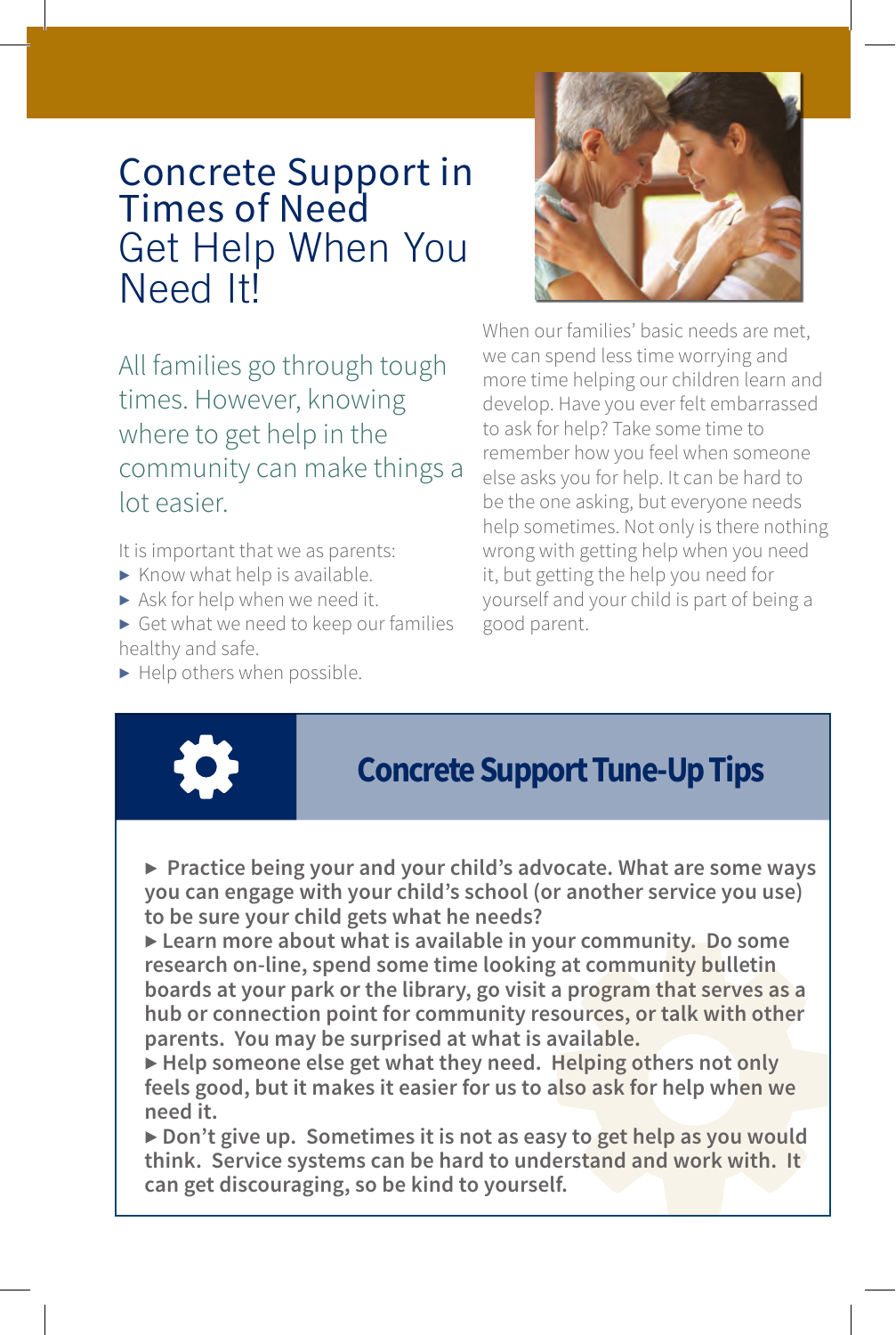### Social & Emotional Competence Help Your Child Manage Feelings and Relationships!

Helping children develop social-emotional competence allows them to manage their emotions and build healthy relationships with their peers and adults.



As parents, the things we do to model and help our children learn these skills makes a huge difference. We can help our children develop these skills by:

- ▶ Responding warmly and consistently to your child
- $\blacktriangleright$  Teaching your child the words they need to express how they feel
- ▶ Allowing your child to express their emotions
- ▶ Being a role model: show your child how to be kind and how to interact positively with other people



#### **Social & Emotional Competence Tune-Up Tips**

**▶ Give your child attention for making the right choices. Be sure to notice and compliment friendly behaviors, like sharing, taking turns and being polite.**

**▶ Make a list of the things that can frustrate your child. Sit down and talk with them and make a plan for how they can respond the next time the situation happens.**

**▶ Take some time to sit down and read a children's book with your child. Talk about how the characters are feeling throughout the story. This can help your child to learn about feelings and emotions.**

**▶ Create regular routines for checking in on how everyone in the family is feeling. Ask each family member to say the best thing that happened or something that was hard or upsetting and how they handled it.**